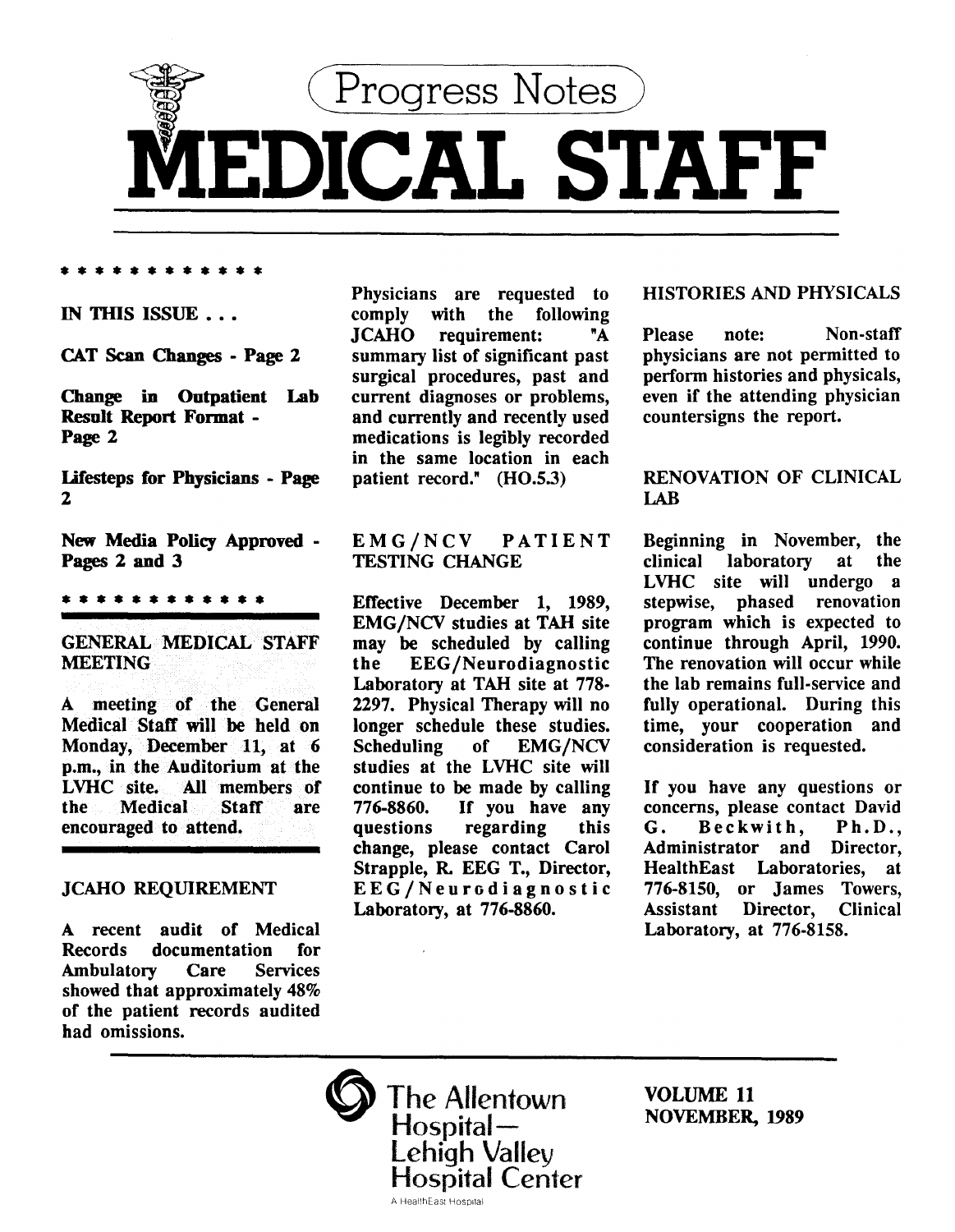# CAT SCAN CHANGES

CAT Scan services will undergo significant changes over the next month and a half which will provide a much quicker response to inpatient requests.

Effective November 9, the relocation of outpatient services<br>took place. Most outpatient Most outpatient CAT scans will now be performed by Lehigh Valley Diagnostic Imaging which is located in MOB II at the LVHC site on the first floor. The second change will be the<br>replacement of the old replacement of the old Siemen's scanner. This update began November 9 and will continue for five weeks. During this time, scans for all inpatients will be done on the one remaining scanner.

Upon completion of this project, a number of significant goals will be met: 1) the new scanner will enable the Radiology Department to use a scan time which means less table time for critically ill trauma patients; 2) a more efficient inpatient department - - completion of all inpatient requests within 24 hours of receiving them; 3) three stateof-the-art scanners available at the LVHC site; and 4) a much better environment for outpatient service with no delays due to traumas.

# CHANGE IN OUTPATIENT LAB RESULT REPORT FORMAT

In an attempt to lessen the amount of paper distributed by HealthEast Laboratories, beginning Monday, November 20, the format of the outpatient reports printed on green bar paper will change. Each day, reports will contain only those test results for tests completed on that day. The reports will<br>no longer contain tests no longer previously resulted or tests<br>which have not vet been which have not yet<br>completed. A white A white final report indicating all test results are complete on that order will continue to be issued.

If you have any questions regarding this change, please<br>contact Jane Erdman, Erdman, Supervisor, Clinical Laboratory, at 776-8170.

### KVO IV REMINDER

While the capping of KVO IV's is not routinely practiced at TAH--LVHC, it is one which can be considered when a KVO is ordered. The capping of KVO's provides a ready access line while decreasing the time and cost associated with hanging an IV bag as well as the inconvenience to the patient. Please consider this option when ordering KVO's.

### CEDARBROOK CONSULTANTS

Any physicians interested in being placed on a list of consultants to see patients at Cedarbrook should notify Sam Bub, M.D., Medical Director, Cedarbrook, 350 S. Cedarbrook Road, P. 0. Box 508, Allentown, PA 18105.

LIFESTEPS PHYSICIANS FOR

The Weight Managemem Center of Lehigh Valley will be conducting a Lifesteps weight reduction program specifically<br>for HealthEast affiliated HealthEast affiliated<br>
ians. This 12-week physicians. course is designed for people wishing to lose 20 to 40 pounds and is based on dietary<br>counseling and behavioral counseling modification. The course will be taught by Donna Dispas, Program Director of the Weight Management Center. There is no fee for the course.

Interested physicians should contact Donna Dispas at 433- 2201. Dates and times will be determined by availability and general consensus of the group.

# NEW MEDIA POLIC<sub>1</sub> APPROVED

In order to conform with hospital policy, physicians are asked to follow the recently approved Administrative Policy relating to Contacts with the News Media. The policy states, "All contacts with the news media are to be coordinated through the Media Relations Director or designee from the Communications Department."

When a contact is made by the news media which was not coordinated by the Communications Department, the person receiving the contact should refer the call to Communications at 778-2581. After the referral has be' made, Communications shou..... then be notified of the conversation that took place.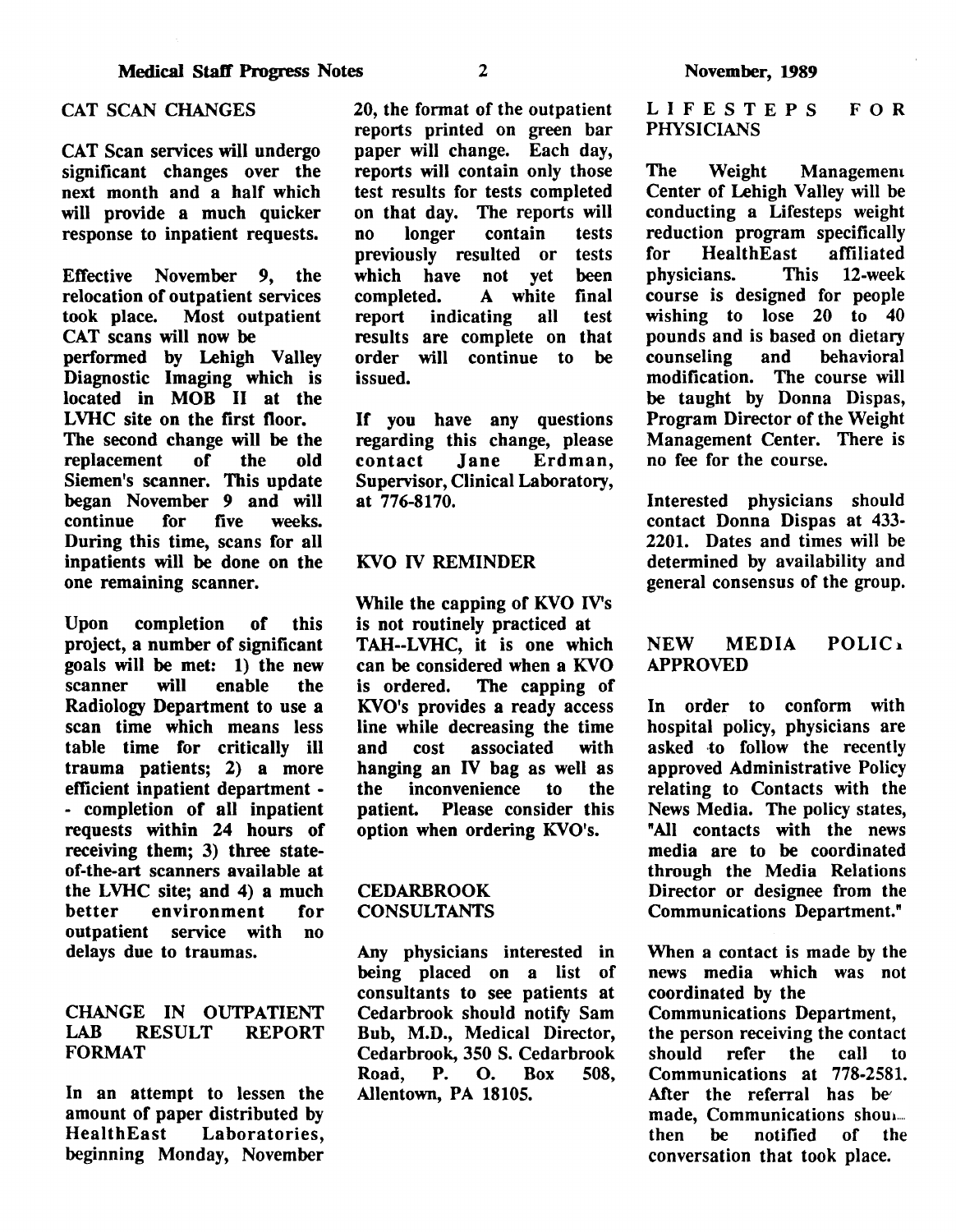If calls are received outside regular office hours (Monday through Friday, 8 a.m. to 5 p.m.), the person receiving the contact should obtain the should reporter's name and phone number and contact the Media Relations Director by page #3595 or by calling 861-0723.

In an effort to be prepared for media inquiries, any special events or incidents, such as a fire or patient information of interest, should be brought to<br>the attention of the attention of the Communications Department as soon as possible by paging #3595 or calling 778-2581 (TAH) or 776-8900 (LVHC).

All photographs or videotaping of patients or employees by the news media will be coordinated<br>by the Communications **Communications** Department. Required written consents will be obtained from the patient, and when necessary, from the patient's family (as in the case of a minor) after notification of the physician. Involved departments such as nursing, security, volunteers, etc., will be<br>notified prior to any notified prior to any photographs. A hospital representative will accompany the news photographer or camera crew.

All reporters visiting the hospital on official business are to be escorted by the Media Relations Director or Communications designee. An unescorted reporter should be asked to go to the main lobby of the hospital and remain there until a Communications representative arrives. The person identifying the reporter should page the Media

Relations Director at #3595. Someone from Communications will then assist and escort the reporter.

If you have any questions regarding this policy, please contact Maria Pillsbury, Media Relations Director, at 778-2581.

# COMPREHENSIVE<br>COMMUNITY CANCER COMMUNITY<br>CENTER R **RECEIVES** FUNDING

The Comprehensive Community Cancer Center (CCCC) recently received subsidies from the Francis S. Wieder Trust, a trust fund established in 1966 by the estate of Francis S.<br>Wieder for use by The Wieder **is** Allentown Hospital.

Monies provided by this fund will be used to purchase new computer software for the<br>Tumor Registry. This new Tumor Registry. software is necessary to meet the revised reporting requirements of the American College of Surgeons.

This is the second time the Tumor Registry benefited from the Wieder Trust. In 1980,<br>funding was provided to funding was provided to develop the computerized data base currently being used by the Tumor Registry.

HAHNEMANN UNIVERSITY FACULTY APPOINTMENTS

Three members of the medical staff were recently appointed to the faculty of Hahnemann University.

Brian W. Little, M.D.,<br>pathologist, was appointed pathologist, Clinical Associate Professor;<br>Larry N. Merkle, M.D., Merkle. endocrinologist, was appointed Clinical Assistant Professor; and James A. Pantano, M.D., cardiologist. was appointed cardiologist, was Clinical Assistant Professor.



# PUBLICATIONS, PAPERS AND PRESENTATIONS

Geoffrey G. Hallock, M.D., plastic surgeon, recently had<br>an article titled "Local an article Fasciocutaneous Flaps for Cutaneous Coverage of Lower Extremity Wounds" included in the September 1989 issue of the Journal of Trauma. This represents an experience of over 40 flaps for skin coverage in lower extremity wounds, many negating the need for more complicated microsurgical<br>tissue transfers. This paper tissue transfers. was originally presented in part at the 1989 Eastern Association for Surgery and Trauma meeting.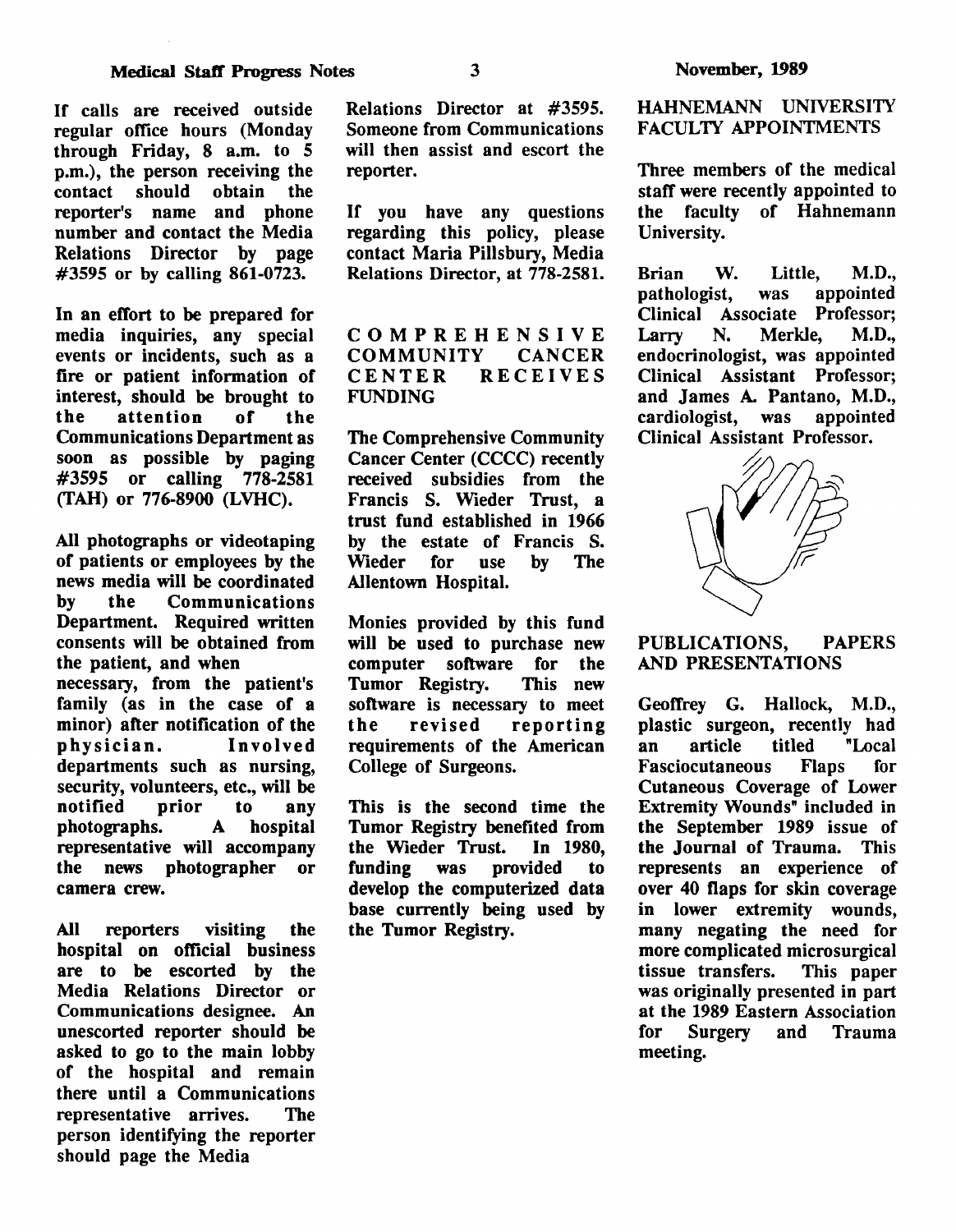$\mathbf{r}$ 

# UPCOMING CONFERENCES AND SEMINARS

# Regional Symposium Series

"Non-Insulin Dependent Diabetes Mellitus: Understanding Its Pathogenesis and Implications for Treatment" will be presented on Saturday, December 2, 1989, beginning at 8:30 a.m., in the Auditorium of the LVHC site. Physicians, podiatrists, pharmacists, and nurses concerned with patients with diabetes, coronary artery disease, and ESRD will benefit from the conference.

For more information about the conference, contact the Human Resource Development Department at 776-8320.

# Physician Office Practice Forum

"What To Do When You Are Sued" will be presented by Janine Fiesta, Esq., Vice President, Legal Affairs, at the next Physician Office Practice Forum to be held on Thursday, December 7, at 4:30 p.m., in the Auditorium at the LVHC site.

For more information or to register for the forum, please call Janet M. Laudenslager in the Medical Affairs Office at 776-8968.